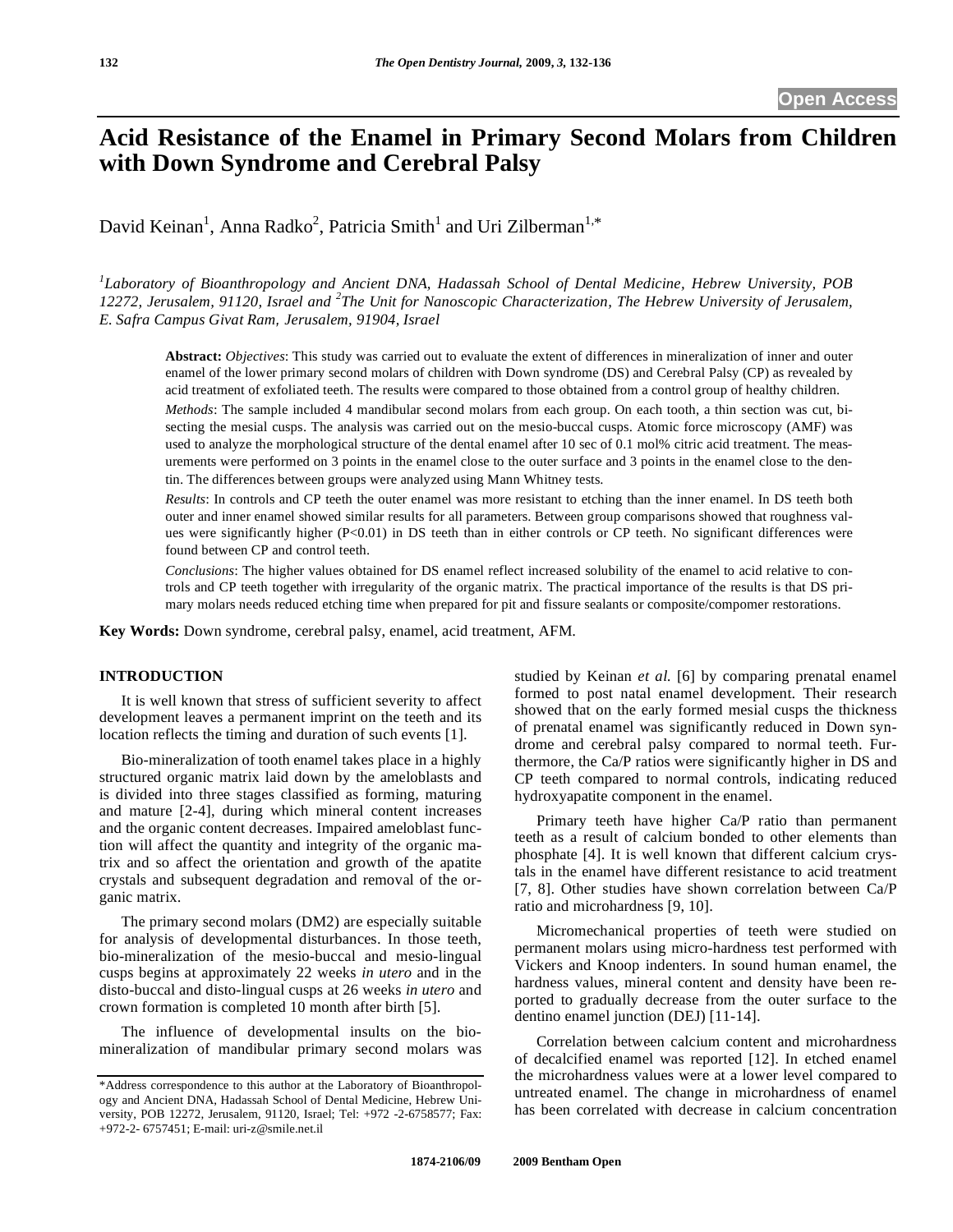after slow decalcification and etching [7, 8]. The hardness experiment indicates that the structure after etching is not comparable to that of a caries like lesion as a result of slow demineralization. Difference in the nano-mechanical properties between the enamel prisms and their surrounding sheaths of extracted third molars were reported [15]. The nanohardness of the enamel of third molars revealed differences between the tail of the rods and inter-rod enamel to that of the head of the rods- the values (Young's moduli and hardness) for the head of the rods were higher. Those differences were attributed to changes in crystal orientation and the higher content of soft organic tissue [16].

 On the basis of these results we propose that examination of the nanomechanical characteristics using atomic force microscopy (AFM) may reveal differences in the chemical composition and the enamel matrix of teeth from children with developmental disorders.

Down syndrome (DS) is caused by trisomy of the  $21<sup>st</sup>$ chromosome. In those patients the postnatal growth and development are progressively impaired [17-21]. Dental anomalies previously reported range from hypodontia [22] to microdontia of the second deciduous molar and permanent teeth, although earlier forming primary teeth are larger than those of normal controls [19, 20], altered crown morphology [23, 24], and reduced enamel thickness [17, 18].

 Cerebral palsy (CP) is a non-progressive defect of the central nervous system [25]. The vast majority of cases (85%) are congenital, but it is still unclear whether they result from developmental insults *in utero*, or during parturition [26-29]. A high frequency of enamel defects and a thickened neonatal line has been reported in this condition [26, 30].

 In order to examine the extent of differences in quality of the enamel matrix, nano-roughness of the mesiobuccal cusps of primary lower second molars was evaluated by AFM analysis of the resistance of enamel to acid etching. This analysis was carried out by comparing the roughness measured at different areas of the enamel after polishing and acid treatment.

## **MATERIALS AND METHODS**

 This study was carried out on ground sections derived from exfoliated primary lower second molars. The teeth belonged to three groups: children with no adverse medical history (controls), children with DS, and children with CP. The sample comprised sections from 12 teeth, 4 from each group. The teeth were immersed in acrylate according to the protocol of Caropreso *et al.* [31], and a 200 micrometer thick section was obtained from each tooth using a standard procedure in which the section was made through the tips of the mesial cusps (mesiobuccal and mesiolingual) parallel to the long axis of the tooth, with a Beuhler isomet diamond wafering-blade saw. The sections were then polished using a 600 grit polishing paper to a thickness of 100-150 micrometers. The sections were immersed in citric acid (0.1 mol %) for 10 seconds, rinsed with water and dried at room temperature. The sections were then examined using an Atomic Force Microscope (AFM), (D3100, Nanoscope IVa, Veeco, Santa Barbara, CA, USA) in order to determinate the surface roughness of outer and inner areas of enamel. The topographic images (20μ*m* X 20μ*m*) were obtained in air in tapping mode using etched silicon probes (*TESP*, Veeco). On the mesiobuccal cusp tip of each section, three independent measurements were taken at standard locations on the inner and outer enamel (Fig. 1). Image roughness  $(R<sub>a</sub>)$ , Z range and surface area difference (%SA), were obtained from each location.



**Fig. (1).** Location of the measurements points on the inner (prenatal) and outer (postnatal) aspects of enamel.

- **1. Image roughness (Rq)**  Root mean square average of height deviations taken from the mean image data plans.
- **2. Image Z range** Maximum vertical distance between the highest and lowest data points in the image prior to the plane fit.
- **3. Image surface area difference (%SA)** Difference between the image's three-dimensional surface area and two-dimensional projected surface areas.

 The differences between groups were analyzed statistically using Mann Whitney U tests.

#### **RESULTS**

 The AFM images were obtained from the inner and from the outer aspect of the enamel of teeth from CP, DS and control children. The entire sample was polished to the same level; therefore differences in the roughness data indicate differences in the resistance of the enamel to acid treatment. Fig. (**2**) shows the topographic images of inner aspect of enamel from each group after acid treatment. The difference in architecture of the enamel in the three groups is clearly visible. Fig. (**2A**) shows the characteristic structure of enamel for normal teeth. The well-defined shape long rods with pronounced borders appear on the topographic image. The long extended rods are also observed on CP sample, Fig. (**2B**). In this case the borders of the rods are not so clearly defined. These structures cannot be observed on DS sample,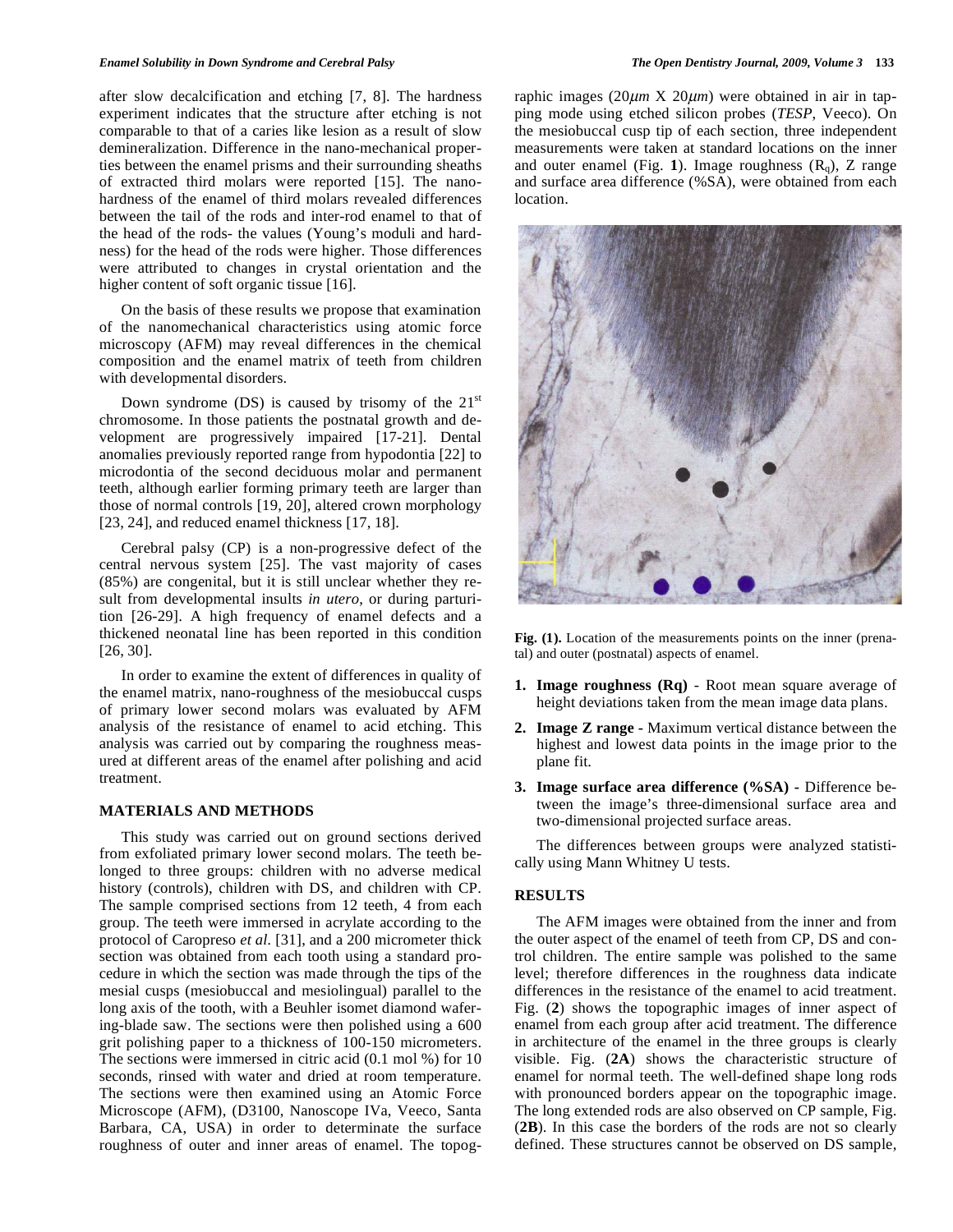in Fig. (**2C**). In comparison with two previous samples, the surface of DS samples shows marked irregularity.



**A:** Control



**B:** CP





**Fig. (2).** Prism pattern of the inner aspect of normal, CP and DS primary second molars after etching.

Table 1 shows the mean  $R_q$ , Z range and %SA in the inner and outer enamel aspect of each set of measurements taken on each section for normal, CP and DS teeth.

 In controls and DS, the average values for Rq and Z range were higher in the inner enamel, while %SA was higher in the outer enamel. In CP teeth, the average values for all parameters (Rq, Z range and SA%), were higher in the inner enamel compared to those at the outer aspect. For all measurements taken, increased range was observed in the outer enamel.

 Both inner and outer enamel aspects of DS teeth showed higher values for all parameters analyzed (Rq, Z range and %SA) than either the controls or CP teeth, and the differences were significant statistically  $(P<0.01)$ . The differences

between CP and control teeth were not significant. The roughness pattern in DS teeth was twice to five times greater than that of controls or CP teeth.

 Table **2** summarizes the ratio between outer and inner enamel aspects of each section for each set of measurements taken on normal, CP and DS teeth. For all groups the average ratio between inner to outer enamel was greater than 1, implicating greater roughness on the inner aspect after the acid treatment. In controls and CP teeth the inner enamel roughness was 35-56% greater than measured in the outer enamel. In DS teeth the differences between inner and outer enamel aspects were minimal (5-16%), showing similar roughness on both inner and outer enamel after acid treatment. The ratio of inner to outer enamel roughness in DS was significantly lower than that in controls or  $CP (P<0.01)$ .

#### **DISCUSSION**

 The roughness parameters measured in this research reveal the behavior of the primary second molar enamel to acid attack.

 In the control group the ratios between inner and outer enamel values were positive for all parameters, implying that the resistance of the inner enamel to acid attack is less than that of the outer enamel. Several studies demonstrated the same pattern in permanent teeth [11-14]. The reduced resistance to acid treatment may be related to differences in the chemical composition, as the decreased resistance to acid attack follows increase in the enamel carbonate concentration [7, 8]. Robinson *et al.* [32] found that fluoride concentrations decreased from enamel surface to EDJ, while carbonate and magnesium concentrations increased (from 4-6% to 2%, and from 0.2% to 0.5% respectively).

 Controls and CP teeth showed similar values, without any significant differences, and the resistance of both groups to acid was similar. The striking finding was that the results for DS molars were 3-5 times higher than controls or CP. The results for roughness showed that the microstructure of the hydroxyapatite in DS is different than that of CP and controls and that the resistance of DS primary teeth to acid attack was very low. This presumably was caused by the high concentration of calcium compounds, other than hydroxyapatite, as reported by Keinan *et al.* [6] in DS primary molars. The differences found in nano-roughness between the three groups can be observed in Fig. (**2**). This low resistance to acid attack in DS primary molars can be compared to hypomineralized regions in permanent teeth as measured by Mahoney *et al.* [33]. Al-Jawad *et al.* [34] have shown that changes in lattice parameters are primarily associated with changes in the chemical composition of the enamel in different regions of the tooth. Cuy *et al.* [14] demonstrated that the crystallographic and mechanical properties of enamel are closely linked.

 In a previous study, Keinan *et al.* [2006], showed impaired development and mineralization of lower primary second molars in DS and CP groups (Table **3**). Their results showed that significantly less enamel was laid down prenatally in DS and CP teeth compared to the control group. Enamel biomineralization has been described as a "spontaneous assembly and hierarchial organization of birefringent microribbons" primarily composed of amelogenin that pro-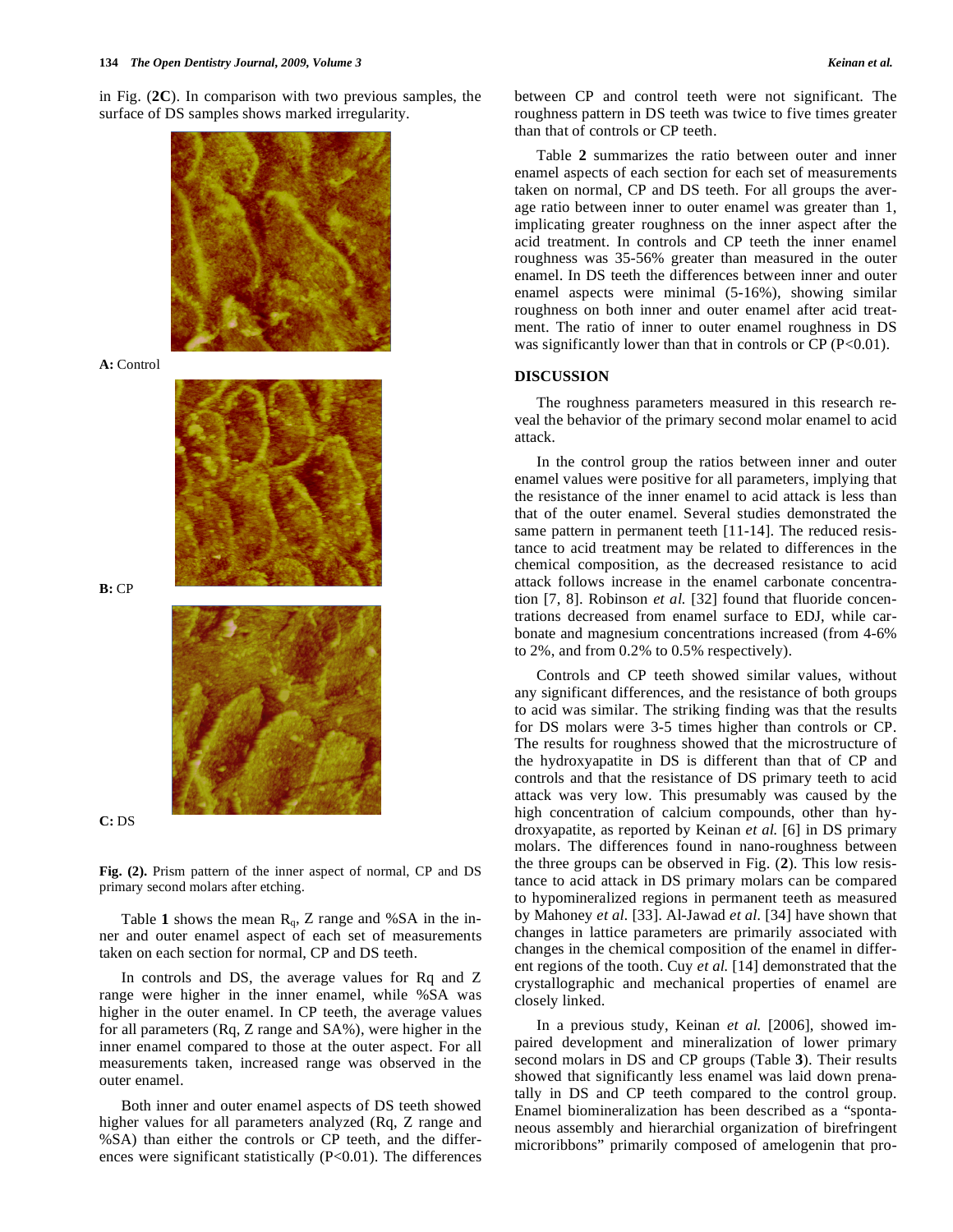#### **Table 1. Roughness Parameters (Mean for 3 Points and Range) Measured on the Inner and Outer Enamel of the Normal, CP and DS Primary Second Molars. Each Group Comprised of 4 Teeth**

|        | <b>Inner Enamel</b> |                |                | <b>Outer Enamel</b> |                |                 |
|--------|---------------------|----------------|----------------|---------------------|----------------|-----------------|
|        | Rq                  | <b>Z</b> Range | %SA            | Rq                  | <b>Z</b> Range | %SA             |
| Normal | 39.04               | 283.11         | 7.79           | 29.70               | 229.22         | 10.20           |
|        | $(23-52.1)$         | $(224-351)$    | $(3.37-13.5)$  | $(13.3 - 58.4)$     | $(103-367)$    | $(2.7 - 23.2)$  |
| CP     | 32.00               | 239.36         | 8.98           | 27.98               | 207.08         | 7.29            |
|        | $(27.4 - 46.2)$     | $(202-299)$    | $(5.1 - 14.3)$ | $(11.2 - 54.1)$     | $(108-346)$    | $(3.2 - 15.4)$  |
| DS     | 196.44*             | 1190.44*       | 18.81*         | 189.2*              | $1242.1*$      | $26.13*$        |
|        | $(140-235)$         | $(822-1467)$   | $(6.8 - 30.7)$ | $(143-271)$         | $(1020-1882)$  | $(7.26 - 70.3)$ |

Note: CP-cerebral palsy, DS- Down syndrome.

\*= P value <0.01 compared to controls or CP.

Rq - Image roughness - Root mean square average of height deviations taken from the mean image data plans.

Z range - Maximum vertical distance between the highest and lowest data points in the image prior to the plane fit.

%SA - Image surface area difference - Difference between the image's three-dimensional surface area and two dimensional projected surface areas.

## **Table 2. Ratios of the Different Roughness Parameters (Mean and Range) Calculated in the Outer and Inner Enamel Aspects for Normal, CP and DS Teeth**

|         | <b>Rq Inner/Outer</b> | <b>Z</b> Inner /Outer | %SA Inner /Outer |
|---------|-----------------------|-----------------------|------------------|
| Normal  | 1.50                  | 1.37                  | 1.39             |
| $(n=4)$ | $(0.89 - 2.95)$       | $(0.89 - 2.42)$       | $(0.26 - 3.74)$  |
| CP      | 1.37                  | 1.35                  | 1.56             |
| $(n=4)$ | $(0.71 - 3.05)$       | $(0.78 - 2.56)$       | $(0.77 - 3.05)$  |
| DS      | $1.11*$               | $1.16*$               | $1.05*$          |
| $(n=4)$ | $(0.72 - 3.69)$       | $(0.78 - 1.57)$       | $(0.29 - 3.74)$  |

Note: CP-cerebral palsy, DS- Down syndrome.

\*= P value <0.01 compared to controls or CP.

Rq - Image roughness - Root mean square average of height deviations taken from the mean image data plans.

Z range - Maximum vertical distance between the highest and lowest data points in the image prior to the plane fit.

%SA - Image surface area difference - Difference between the image's three-dimensional surface area and two dimensional projected surface areas.

#### **Table 3. Mineral Content (Mean and Range) of the Mesial Cusps of Normal, DS and CP Primary Second Molars**

|           | Calcium              | <b>Phosphate</b>      | Ca/P Ratio         |
|-----------|----------------------|-----------------------|--------------------|
| Normal    | $31.77(25.65-36.85)$ | $15.14(13.45-16.81)$  | $2.09(1.74-2.24)$  |
| <b>CP</b> | $36.20(33.25-37.85)$ | 16.25 $(15.30-17.07)$ | $2.23*(2.09-2.31)$ |
| DS        | 33.21 (16.02-39.07)  | 15.10 $(13.06-17.21)$ | $2.19*(2.07-2.32)$ |

Note: The data is from Keinan *et al*. 2006.

 $* = P$  value <0.05 compared to normal.

vides the three dimensional framework on which hydroxyapatite crystals assemble and aggregate [35]. The biomineralization of DS was poorer than that of controls (greater Ca/P ratio) but seemed better than that of CP. Based on the previous data, Keinan *et al.* [2006] the expectation was that DS teeth will show also roughness values between the controls and CP teeth, following the acid treatment. The results described in this paper showed that acid etching has significantly greater influence on the DS enamel. We found high irregularity in enamel surface morphology of DS samples following the acid attack, greater than those observed in controls and CP teeth. Those differences in nanostructure after etching may represent different prism pattern that influences acid sensitivity. Combining the data from the chemical analysis we may assume that DS primary molars showed the faster decalcification process, causing abnormal prism morphology and interprismal defects, with little or no relevance to the Ca/P ratios.

#### **CONCLUSIONS**

 The effect of acid on the enamel of primary second molars of Down syndrome and CP children was compared to normal population. Although the primary molars of Down